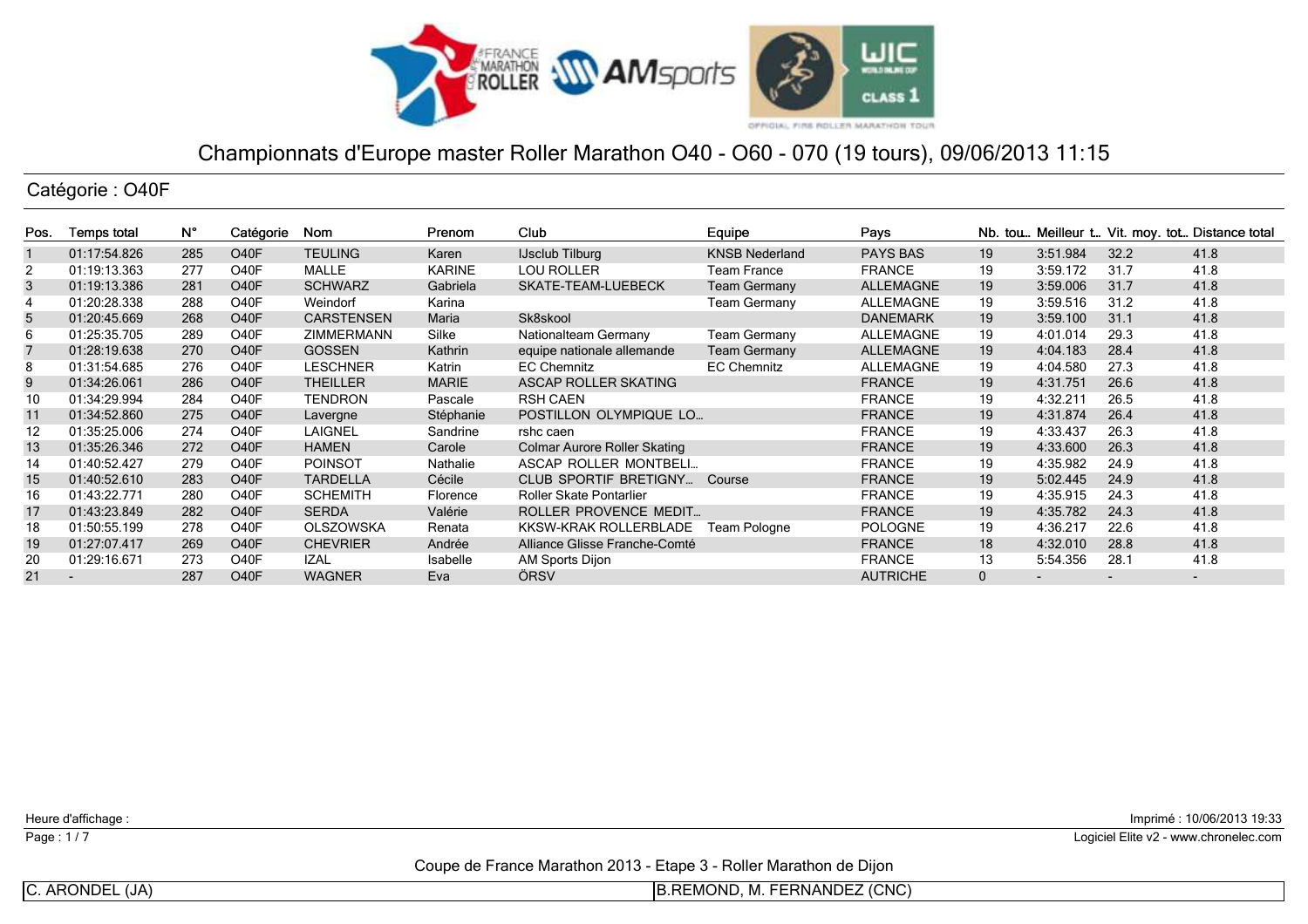

Catégorie : O40H

| Pos.           | <b>Temps total</b> | $N^{\circ}$ | Catégorie         | Nom                         | Prenom           | Club                           | Equipe                     | Pays                   |    |          |      | Nb. tou Meilleur t Vit. moy. tot Distance total |
|----------------|--------------------|-------------|-------------------|-----------------------------|------------------|--------------------------------|----------------------------|------------------------|----|----------|------|-------------------------------------------------|
| $\overline{1}$ | 01:09:58.051       | 456         | <b>O40H</b>       | <b>TECHER</b>               | Frédéric         | ROLLER SKATE DIONYSIEN         |                            | <b>FRANCE</b>          | 19 | 3:22.270 | 35.8 | 41.8                                            |
| 2              | 01:09:58.105       | 457         | O <sub>40</sub> H | <b>THIEBAULT</b>            | Benoit           | <b>CPB Belleville</b>          | <b>Team France</b>         | <b>FRANCE</b>          | 19 | 3:25.272 | 35.8 | 41.8                                            |
| 3              | 01:10:25.446       | 386         | <b>O40H</b>       | <b>ATKINS</b>               | Sutton           | Sk8skool.dk                    |                            | <b>GRANDE BRETA 19</b> |    | 3:19.675 | 35.6 | 41.8                                            |
| $\overline{4}$ | 01:10:27.236       | 353         | <b>O40H</b>       | <b>PATRIZIO</b>             | Giulioni         | roller marche JESI             |                            | <b>ITALIE</b>          | 19 | 3:26.065 | 35.6 | 41.8                                            |
| $\sqrt{5}$     | 01:10:27.385       | 418         | <b>O40H</b>       | <b>HUPE</b>                 | <b>Dirk</b>      | SFC Rheinstetten / O.B.F.S.T   | <b>Team Germany</b>        | <b>ALLEMAGNE</b>       | 19 | 3:25.299 | 35.6 | 41.8                                            |
| 6              | 01:10:27.397       | 449         | <b>O40H</b>       | <b>POIRIER</b>              | Philippe         | VSF La Ferté Bernard           | <b>Team France</b>         | <b>FRANCE</b>          | 19 | 3:28.745 | 35.6 | 41.8                                            |
| $\overline{7}$ | 01:10:27.580       | 405         | <b>O40H</b>       | <b>ERNESTO</b>              | Santiago-orta    | ASD RINASCITA RAVENNA          |                            | <b>ESPAGNE</b>         | 19 | 3:26.542 | 35.6 | 41.8                                            |
| 8              | 01:10:28.018       | 436         | <b>O40H</b>       | <b>MARTIN</b>               | Kuchar           |                                | <b>Czech National Team</b> | REPUBLIQUE T           | 19 | 3:26.749 | 35.6 | 41.8                                            |
| 9              | 01:10:28.168       | 390         | <b>O40H</b>       | <b>BUGLI</b>                | Frederic         | <b>RSC GRENOBLE</b>            |                            | <b>FRANCE</b>          | 19 | 3:22.878 | 35.6 | 41.8                                            |
| 10             | 01:10:30.909       | 422         | <b>O40H</b>       | <b>KOPKA</b>                | Tjard            |                                | <b>Team Germany</b>        | <b>ALLEMAGNE</b>       | 19 | 3:20.608 | 35.6 | 41.8                                            |
| 11             | 01:10:32.026       | 454         | <b>O40H</b>       | <b>SILVEIRA</b>             | <b>JOSE-LUIS</b> | <b>ASCAP TEAM</b>              | <b>ASCAP TEAM</b>          | <b>FRANCE</b>          | 19 | 3:26.027 | 35.6 | 41.8                                            |
| 12             | 01:10:32.832       | 453         | <b>O40H</b>       | <b>SERGEY</b>               | Tarasov          | Russia                         | Greyhound Bont inline      | <b>RUSSE</b>           | 19 | 3:21.869 | 35.6 | 41.8                                            |
| 13             | 01:10:39.358       | 433         | <b>O40H</b>       | <b>LUCA</b>                 | Bagnolini        | PATTINATORI BONONIA            |                            | <b>ITALIE</b>          | 19 | 3:26.548 | 35.5 | 41.8                                            |
| 14             | 01:10:42.857       | 429         | <b>O40H</b>       | <b>LECORRE</b>              | <b>ERWAN</b>     | ROLLER CLUB ROCHEFOR           | <b>Team France</b>         | <b>FRANCE</b>          | 19 | 3:21.414 | 35.5 | 41.8                                            |
| 15             | 01:10:49.483       | 388         | <b>O40H</b>       | <b>BREDER</b>               | Dirk             |                                | <b>Team Germany</b>        | <b>ALLEMAGNE</b>       | 19 | 3:26.957 | 35.4 | 41.8                                            |
| 16             | 01:10:58.898       | 385         | <b>O40H</b>       | ARELLANO                    | Fabrice          | <b>ASEB</b>                    |                            | <b>FRANCE</b>          | 19 | 3:24.304 | 35.3 | 41.8                                            |
| 17             | 01:11:01.392       | 423         | <b>O40H</b>       | <b>KRAUS</b>                | Christian        | <b>ISC Regensburg</b>          | <b>Team Germany</b>        | <b>ALLEMAGNE</b>       | 19 | 3:25.928 | 35.3 | 41.8                                            |
| 18             | 01:13:34.270       | 410         | <b>O40H</b>       | <b>GABRIEL</b>              | Jean-patrick     | rssp                           |                            | <b>FRANCE</b>          | 19 | 3:24.329 | 34.1 | 41.8                                            |
| 19             | 01:13:44.853       | 464         | <b>O40H</b>       | <b>VANNSON</b>              | <b>FREDERIC</b>  | <b>ASCAP TEAM</b>              | <b>ASCAP TEAM</b>          | <b>FRANCE</b>          | 19 | 3:28.199 | 34.0 | 41.8                                            |
| 20             | 01:13:45.523       | 430         | <b>O40H</b>       | <b>LICHTENSTEIN</b>         | Andreas          | Nationalteam Germany           | <b>Team Germany</b>        | <b>ALLEMAGNE</b>       | 19 | 3:24.515 | 34.0 | 41.8                                            |
| 21             | 01:13:46.019       | 437         | <b>O40H</b>       | MARTINEZ IBAÑEZ Enrique     |                  | <b>DONOSTIROLLER</b>           |                            | <b>ESPAGNE</b>         | 19 | 3:32.144 | 34.0 | 41.8                                            |
| 22             | 01:13:46.900       | 392         | <b>O40H</b>       | CHAMPAGNAT                  | <b>RONAN</b>     | ROLLER CLUB ROCHEFOR           |                            | <b>FRANCE</b>          | 19 | 3:29.489 | 34.0 | 41.8                                            |
| 23             | 01:13:47.189       | 413         | <b>O40H</b>       | <b>GEOFFROY</b>             | Jean-Jacques     | Roller Skating Saint Paulois ( |                            | <b>FRANCE</b>          | 19 | 3:22.990 | 34.0 | 41.8                                            |
| 24             | 01:13:47.806       | 452         | <b>O40H</b>       | <b>SEIGNOBOS</b>            | Emmanuel         | <b>ASSOCIATION ROLLER S</b>    |                            | <b>FRANCE</b>          | 19 | 3:26.412 | 34.0 | 41.8                                            |
| 25             | 01:13:47.867       | 458         | <b>O40H</b>       | <b>TIRAND</b>               | Jérôme           | DRAC2S                         |                            | <b>FRANCE</b>          | 19 | 3:37.418 | 34.0 | 41.8                                            |
| 26             | 01:13:48.477       | 426         | <b>O40H</b>       | <b>LAIGNEL</b>              | <b>DAVID</b>     | ROLLER HOCKEY FLAMAN           |                            | <b>FRANCE</b>          | 19 | 3:32.355 | 34.0 | 41.8                                            |
| 27             | 01:13:49.531       | 463         | <b>O40H</b>       | <b>VANDENBROUCK Thierry</b> |                  | <b>CPB BELLEVILLE</b>          |                            | <b>FRANCE</b>          | 19 | 3:34.897 | 34.0 | 41.8                                            |
| 28             | 01:13:51.329       | 397         | <b>O40H</b>       | <b>DAVIDE</b>               | Cavazzini        | PATTINATORI BONONIA            |                            | <b>ITALIE</b>          | 19 | 3:36.698 | 34.0 | 41.8                                            |
| 29             | 01:13:53.339       | 387         | <b>O40H</b>       | <b>BONNET</b>               | Olivier          | Drac2S                         |                            | <b>FRANCE</b>          | 19 | 3:33.383 | 33.9 | 41.8                                            |
| 30             | 01:13:53.377       | 459         | O <sub>40</sub> H | <b>TISSOT</b>               | Jean-marc        | saint etienne roller           |                            | <b>FRANCE</b>          | 19 | 3:35.644 | 33.9 | 41.8                                            |
| 31             | 01:15:12.657       | 431         | <b>O40H</b>       | <b>LIMOGES</b>              | <b>THIERRY</b>   | <b>ASCAP TEAM</b>              | <b>ASCAP TEAM</b>          | <b>FRANCE</b>          | 19 | 3:34.203 | 33.3 | 41.8                                            |
| 32             | 01:15:13.068       | 428         | <b>O40H</b>       | <b>LAUGUS</b>               | Jaanus           | Uus Maa Rullibaas              | Estonian Skating Feder     | <b>ESTONIE</b>         | 19 | 3:35.348 | 33.3 | 41.8                                            |
| 33             | 01:15:14.480       | 460         | <b>O40H</b>       | <b>TOLLEMER</b>             | <b>BENOIT</b>    | ROLLER HOCKEY FLAMAN           |                            | <b>FRANCE</b>          | 19 | 3:35.729 | 33.3 | 41.8                                            |
| 34             | 01:15:14.889       | 400         | <b>O40H</b>       | <b>DOISNEL</b>              | Philippe         | <b>RSDB</b>                    |                            | <b>FRANCE</b>          | 19 | 3:34.677 | 33.3 | 41.8                                            |

Heure d'affichage :

Page : 2/7

Imprimé : 10/06/2013 19:33

Logiciel Elite v2 - www.chronelec.com

Coupe de France Marathon 2013 - Etape 3 - Roller Marathon de Dijon

C. ARONDEL (JA)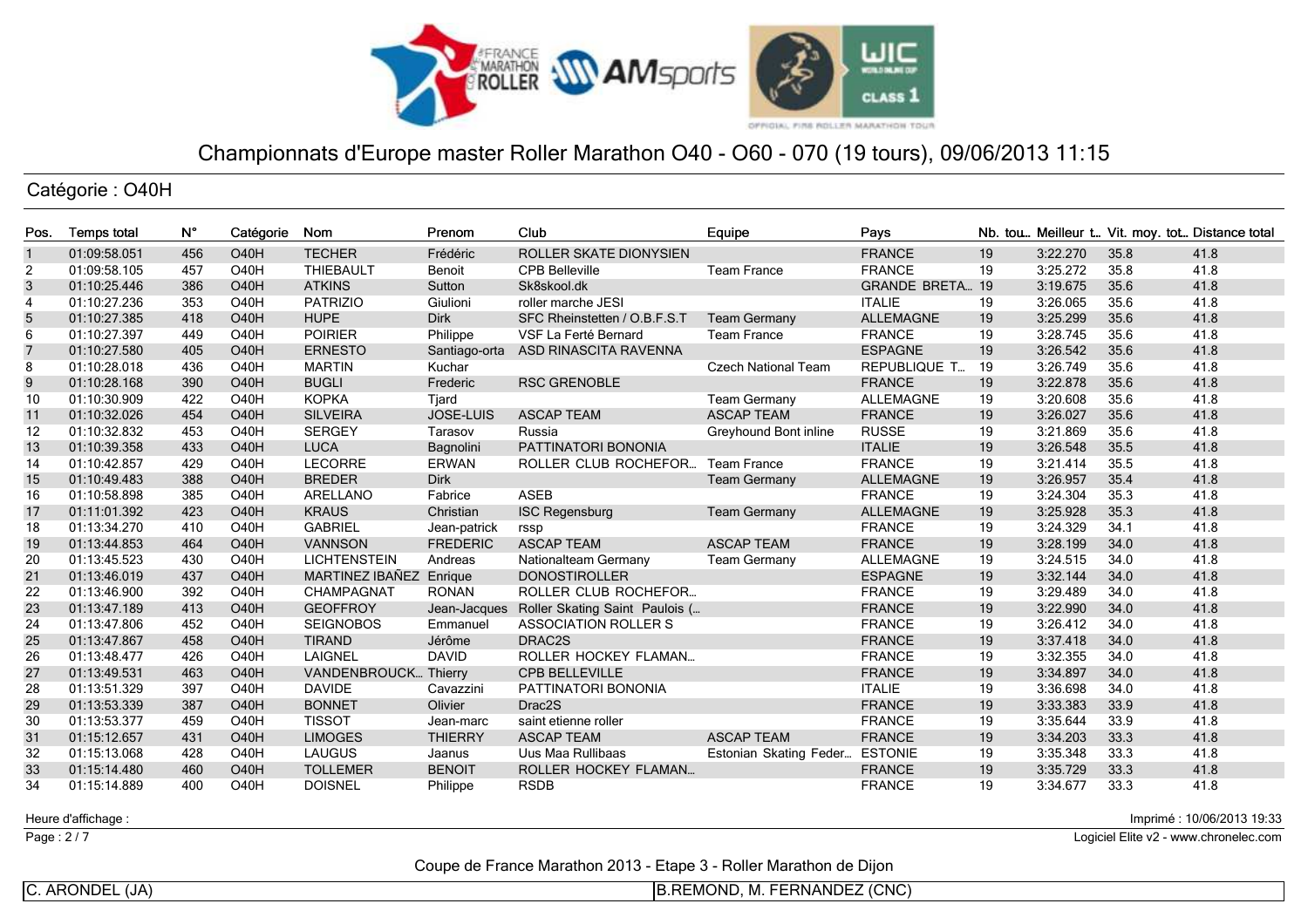

Catégorie : O40H (Suite)

| Pos. | <b>Temps total</b>  | $N^{\circ}$ | Catégorie         | Nom                | Prenom                       | Club                                | Equipe                           | Pays            |    |          |      | Nb. tou Meilleur t Vit. moy. tot Distance total |
|------|---------------------|-------------|-------------------|--------------------|------------------------------|-------------------------------------|----------------------------------|-----------------|----|----------|------|-------------------------------------------------|
| 35   | 01:15:15.771        | 415         | <b>O40H</b>       | <b>GRIZEAU</b>     | Olivier                      | <b>ROBB</b>                         |                                  | <b>FRANCE</b>   | 19 | 3:34.677 | 33.3 | 41.8                                            |
| 36   | 01:15:16.511        | 412         | O <sub>40</sub> H | <b>GAUTHIER</b>    | Eric                         | <b>Eric Gauthier</b>                |                                  | <b>FRANCE</b>   | 19 | 3:35.011 | 33.3 | 41.8                                            |
| 37   | 01:15:18.265        | 420         | <b>O40H</b>       | <b>JENSEN</b>      | Sune                         | <b>VRK</b>                          | Danish Rollerskating Un DANEMARK |                 | 19 | 3:35.606 | 33.3 | 41.8                                            |
| 38   | 01:15:19.157        | 409         | <b>O40H</b>       | <b>FREI</b>        | Bruno                        | ÖRSV                                | <b>Team Autriche</b>             | <b>AUTRICHE</b> | 19 | 3:36.128 | 33.3 | 41.8                                            |
| 39   | 01:15:20.646        | 408         | <b>O40H</b>       | <b>FOURNIER</b>    | <b>FREDERIC</b>              | <b>GENERATIONS ROLLER</b>           | <b>ULTEAM - RAGE SKAT FRANCE</b> |                 | 19 | 3:35.071 | 33.3 | 41.8                                            |
| 40   | 01:15:33.030        | 446         | <b>O40H</b>       | <b>OLEKSANDR</b>   | Symonenko                    |                                     | <b>Team Ukraine</b>              | <b>UKRAINE</b>  | 19 | 3:24.131 | 33.2 | 41.8                                            |
| 41   | 01:17:20.063        | 406         | <b>O40H</b>       | <b>FONTAINE</b>    | Joseph                       | <b>ROLLER SPORT SAINT PIE</b>       |                                  | <b>FRANCE</b>   | 19 | 3:33.238 | 32.4 | 41.8                                            |
| 42   | 01:17:33.623        | 444         | <b>O40H</b>       | MORENO ESTÉB.      | Juan-carlos                  | Independiente                       | FEDERACIÓN VASCA                 | <b>ESPAGNE</b>  | 19 | 3:32.777 | 32.3 | 41.8                                            |
| 43   | 01:17:41.849        | 396         | <b>O40H</b>       | <b>COLLEON</b>     | <b>FABRICE</b>               | <b>ASCAP TEAM</b>                   | <b>ASCAP TEAM</b>                | <b>FRANCE</b>   | 19 | 3:42.295 | 32.3 | 41.8                                            |
| 44   | 01:17:42.085        | 407         | O <sub>40</sub> H | <b>FORET</b>       | Philippe                     | ASCAP ROLLER MONTBELI               |                                  | <b>FRANCE</b>   | 19 | 3:38.746 | 32.3 | 41.8                                            |
| 45   | 01:17:43.773        | 411         | <b>O40H</b>       | <b>GARY</b>        | David                        | ROLL'AIRFRANCE                      |                                  | <b>FRANCE</b>   | 19 | 3:35.891 | 32.3 | 41.8                                            |
| 46   | 01:17:57.792        | 462         | <b>O40H</b>       | <b>ULZ</b>         | Georg                        |                                     | <b>Team Autriche</b>             | <b>AUTRICHE</b> | 19 | 3:43.038 | 32.2 | 41.8                                            |
| 47   | 01:17:58.180        | 427         | <b>O40H</b>       | <b>LAMBERT</b>     | Grégory                      | LES FOUS DE LA ROULETTE             |                                  | <b>FRANCE</b>   | 19 | 3:39.805 | 32.2 | 41.8                                            |
| 48   | 01:17:58.624        | 403         | <b>O40H</b>       | <b>DUVELLE</b>     | <b>CHARLES</b>               | <b>ROLLER FREJUS</b>                |                                  | <b>FRANCE</b>   | 19 | 3:34.765 | 32.2 | 41.8                                            |
| 49   | 01:18:00.758        | 393         | <b>O40H</b>       | <b>CHEVALLIEZ</b>  | Laurent                      | Roller Club Héricourt               |                                  | <b>FRANCE</b>   | 19 | 3:42.926 | 32.1 | 41.8                                            |
| 50   | 01:18:30.149        | 435         | <b>O40H</b>       | <b>MARTIN</b>      | Mickael                      | pibrac rs                           |                                  | <b>FRANCE</b>   | 19 | 3:42.640 | 31.9 | 41.8                                            |
| 51   | 01:18:34.851        | 451         | <b>O40H</b>       | <b>RAMON</b>       | Zapirain-telle Donostiroller |                                     | FEDERACIÓN VASCA                 | <b>ESPAGNE</b>  | 19 | 3:35.853 | 31.9 | 41.8                                            |
| 52   | 01:19:01.439        | 450         | <b>O40H</b>       | <b>POLIDORI</b>    | Joseph                       | Rolling to Gap                      |                                  | <b>FRANCE</b>   | 19 | 3:43.733 | 31.7 | 41.8                                            |
| 53   | 01:19:01.563        | 465         | <b>O40H</b>       | YE-SU              | <b>LONG</b>                  | <b>ULTEAM - RAGE SKATING</b>        | <b>ULTEAM - RAGE SKAT FRANCE</b> |                 | 19 | 3:36.027 | 31.7 | 41.8                                            |
| 54   | 01:19:03.982        | 416         | <b>O40H</b>       | <b>HAMEN</b>       | Anthony                      | <b>Colmar Aurore Roller Skating</b> |                                  | <b>FRANCE</b>   | 19 | 3:42.269 | 31.7 | 41.8                                            |
| 55   | 01:19:37.767        | 389         | <b>O40H</b>       | <b>BRIET</b>       | <b>PATRICE</b>               | <b>ULTEAM - RAGE SKATING</b>        | <b>ULTEAM - RAGE SKAT FRANCE</b> |                 | 19 | 3:35.230 | 31.5 | 41.8                                            |
| 56   | 01:21:37.108        | 441         | <b>O40H</b>       | <b>MILISZEWSKI</b> | Aleksander                   |                                     | Team Pologne                     | <b>POLOGNE</b>  | 19 | 3:42.120 | 30.7 | 41.8                                            |
| 57   | 01:24:25.506        | 434         | <b>O40H</b>       | MAKE?              | Kamil                        |                                     | <b>Team Slovakia</b>             | <b>SLOVAKIE</b> | 19 | 3:43.039 | 29.7 | 41.8                                            |
| 58   | 01:25:04.005        | 445         | <b>O40H</b>       | <b>NICOLAS</b>     | Anani                        | <b>BISCHHEIM SPEED SKATING</b>      |                                  | <b>FRANCE</b>   | 19 | 3:42.072 | 29.5 | 41.8                                            |
|      | (C) 59 01:42:40.426 | 399         | <b>O40H</b>       | <b>DEWASTE</b>     | <b>ARNAUD</b>                | AS ROLLER SKATING DU V              |                                  | <b>FRANCE</b>   | 5  | 4:16.532 | 24.4 | 41.8                                            |
| 60   | 01:25:43.981        | 447         | <b>O40H</b>       | <b>PERRIN</b>      | Christian                    | Roller Skate Pontarlier             |                                  | <b>FRANCE</b>   | 19 | 4:01.516 | 29.3 | 41.8                                            |
| 61   | 01:26:49.167        | 401         | <b>O40H</b>       | <b>DONAZZOLO</b>   | Gabriel                      | rolling to gap                      |                                  | <b>FRANCE</b>   | 19 | 3:43.176 | 28.9 | 41.8                                            |
| 62   | 01:26:53.081        | 461         | <b>O40H</b>       | <b>TROUVE</b>      | Renaud                       | Club Sportif Bretigny Roller S      |                                  | <b>FRANCE</b>   | 19 | 4:00.328 | 28.9 | 41.8                                            |
| 63   | 01:28:16.238        | 442         | <b>O40H</b>       | <b>MONGIOJ</b>     | Franco                       | RS.Montreuil/Prof2roller            |                                  | <b>FRANCE</b>   | 19 | 3:42.578 | 28.4 | 41.8                                            |
| 64   | 01:28:20.083        | 448         | <b>O40H</b>       | <b>PERRON</b>      | Olivier                      | ZONE 4 ROLLER                       |                                  | <b>FRANCE</b>   | 19 | 4:01.751 | 28.4 | 41.8                                            |
| 65   | 01:28:29.901        | 394         | <b>O40H</b>       | <b>CHEVILLON</b>   | <b>Bruno</b>                 | <b>CLUB SPORTIF BRETIGNY</b>        |                                  | <b>FRANCE</b>   | 19 | 4:06.664 | 28.3 | 41.8                                            |
| 66   | 01:30:25.864        | 421         | <b>O40H</b>       | <b>KIEFER</b>      | Xavier                       | asphalte roller rixheim             |                                  | <b>FRANCE</b>   | 19 | 4:06.527 | 27.7 | 41.8                                            |
| 67   | 01:33:39.636        | 398         | <b>O40H</b>       | DE COMBLES DE      | Bertrand                     | roller skate club antibes           |                                  | <b>FRANCE</b>   | 19 | 4:08.029 | 26.8 | 41.8                                            |
| 68   | 01:35:33.543        | 402         | O <sub>40</sub> H | <b>DUPUIS</b>      | Olivier                      | rolling to gap                      |                                  | <b>FRANCE</b>   | 19 | 4:00.187 | 26.2 | 41.8                                            |

Heure d'affichage :

Page : 3/7

Imprimé : 10/06/2013 19:33

Logiciel Elite v2 - www.chronelec.com

Coupe de France Marathon 2013 - Etape 3 - Roller Marathon de Dijon

C. ARONDEL (JA)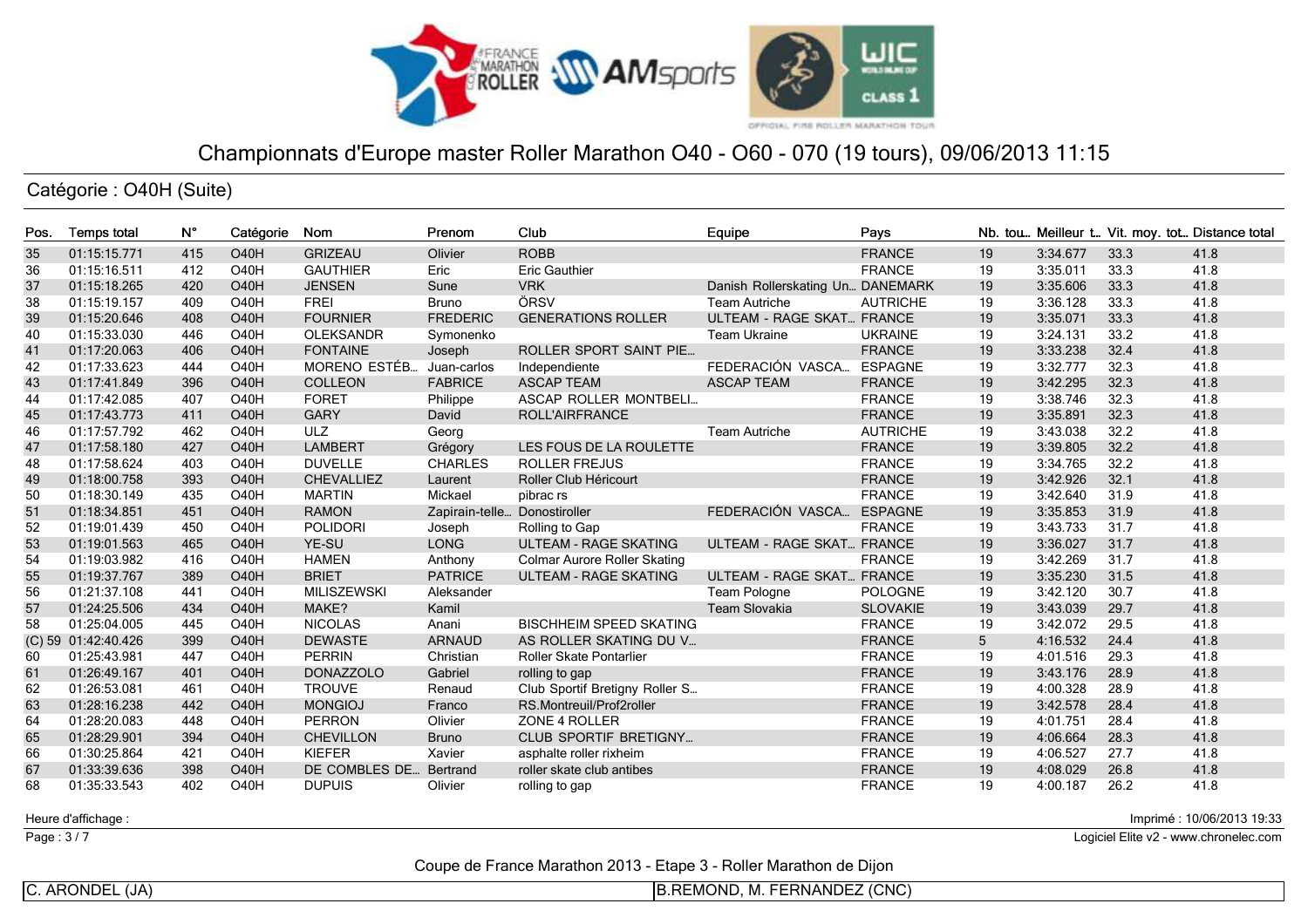

Catégorie : O40H (Suite)

| Pos. | <b>Temps total</b>       | Ν°  | Catégorie         | Nom                   | Prenom         | Club                         | Equipe                    | Pays           |              |                          |                          | Nb. tou Meilleur t Vit. moy. tot Distance total |
|------|--------------------------|-----|-------------------|-----------------------|----------------|------------------------------|---------------------------|----------------|--------------|--------------------------|--------------------------|-------------------------------------------------|
| 69   | 01:41:17.126             | 404 | <b>O40H</b>       | <b>DZIADOSZ</b>       | <b>Michal</b>  | <b>KKSW-KRAK ROLLERBLADE</b> | Team Pologne              | <b>POLOGNE</b> | 19           | 4:30.014                 | 24.8                     | 41.8                                            |
| 70   | 01:06:54.992             | 391 | O <sub>4</sub> 0H | CARLO                 | Scalera        | PATTINATORI BONONIA          |                           | <b>ITALIE</b>  | 18           | 3:26.501                 | 37.5                     | 41.8                                            |
| 71   | 01:09:21.307             | 439 | <b>O40H</b>       | <b>METEYRY</b>        | Jean-Claude    | Bergerac RC                  | <b>Team France</b>        | <b>FRANCE</b>  | 18           | 3:21.289                 | 36.2                     | 41.8                                            |
| 72   | 01:13:35.511             | 455 | <b>O40H</b>       | <b>SUCKSDORFF</b>     | Mika           | Uus Maa Rullibaas            | Estonian Skating Feder    | <b>ESTONIE</b> | 18           | 3:37.666                 | 34.7                     | 41.8                                            |
| 73   | 01:30:16.262             | 419 | <b>O40H</b>       | <b>IZAL</b>           | Emmanuel       | <b>AM Sports Dijon</b>       |                           | <b>FRANCE</b>  | 13           | 5:32.730                 | 27.8                     | 41.8                                            |
| 74   | 00:42:00.039             | 440 | <b>O40H</b>       | <b>MICHELE</b>        | Cicognani      |                              |                           | <b>ITALIE</b>  |              | 3:24.368                 | 59.7                     | 41.8                                            |
| 75   | 00:31:42.296             | 424 | <b>O40H</b>       | <b>LABONNE</b>        | <b>DAVID</b>   | <b>USM VILLEPARISIS</b>      |                           | <b>FRANCE</b>  |              | 3:36.191                 | 79.1                     | 41.8                                            |
| 76   | 00:22:12.377             | 438 | O <sub>4</sub> 0H | <b>MAUGER</b>         | Frédéric       | <b>RSCA Alencon</b>          |                           | <b>FRANCE</b>  |              | 3:26.078                 | 112.9                    | 41.8                                            |
| 77   | 00:23:51.657             | 425 | <b>O40H</b>       | <b>LAIEB</b>          | Alexis         | Asphalt Roller Rixheim       | <b>Team France</b>        | <b>FRANCE</b>  | 6            | 3:34.591                 | 105.1                    | 41.8                                            |
| 78   | 00:11:00.358             | 395 | O <sub>4</sub> 0H | <b>CIBRIAN AGUILE</b> | Carlos         | <b>BASROLLER</b>             | FEDERACIÓN VASCA          | <b>ESPAGNE</b> |              | 3:34.228                 | 227.9                    | 41.8                                            |
| 79   |                          | 414 | <b>O40H</b>       | <b>GONZALEZ TRUE</b>  | Joseba         | <b>BASROLLER</b>             | FEDERACIÓN VASCA          | <b>ESPAGNE</b> | $\mathbf{0}$ | $\overline{\phantom{0}}$ | $\overline{\phantom{0}}$ | $\overline{\phantom{a}}$                        |
| 80   |                          | 417 | <b>O40H</b>       | <b>HONG</b>           | Sunyong        | <b>WIC Single Athlete</b>    | Team WIC                  | <b>KOREE</b>   |              | $\overline{\phantom{0}}$ | $\overline{\phantom{a}}$ | $\overline{\phantom{a}}$                        |
| 81   | $\overline{\phantom{0}}$ | 432 | O <sub>4</sub> 0H | <b>LORRE</b>          | Frédéric       | <b>Massy Athletic Sport</b>  |                           | <b>FRANCE</b>  | $\Omega$     | $\overline{\phantom{0}}$ | $\overline{\phantom{a}}$ | $\overline{\phantom{a}}$                        |
| 82   |                          | 443 | O40H              | <b>MOREL</b>          | <b>PATRICK</b> | ULTEAM - RAGE SKATING        | ULTEAM - RAGE SKAT FRANCE |                |              | $\overline{\phantom{a}}$ | $\overline{\phantom{a}}$ | $\overline{\phantom{0}}$                        |

Heure d'affichage :

Page : 4/7

Imprimé : 10/06/2013 19:33

Logiciel Elite v2 - www.chronelec.com

Coupe de France Marathon 2013 - Etape 3 - Roller Marathon de Dijon

C. ARONDEL (JA)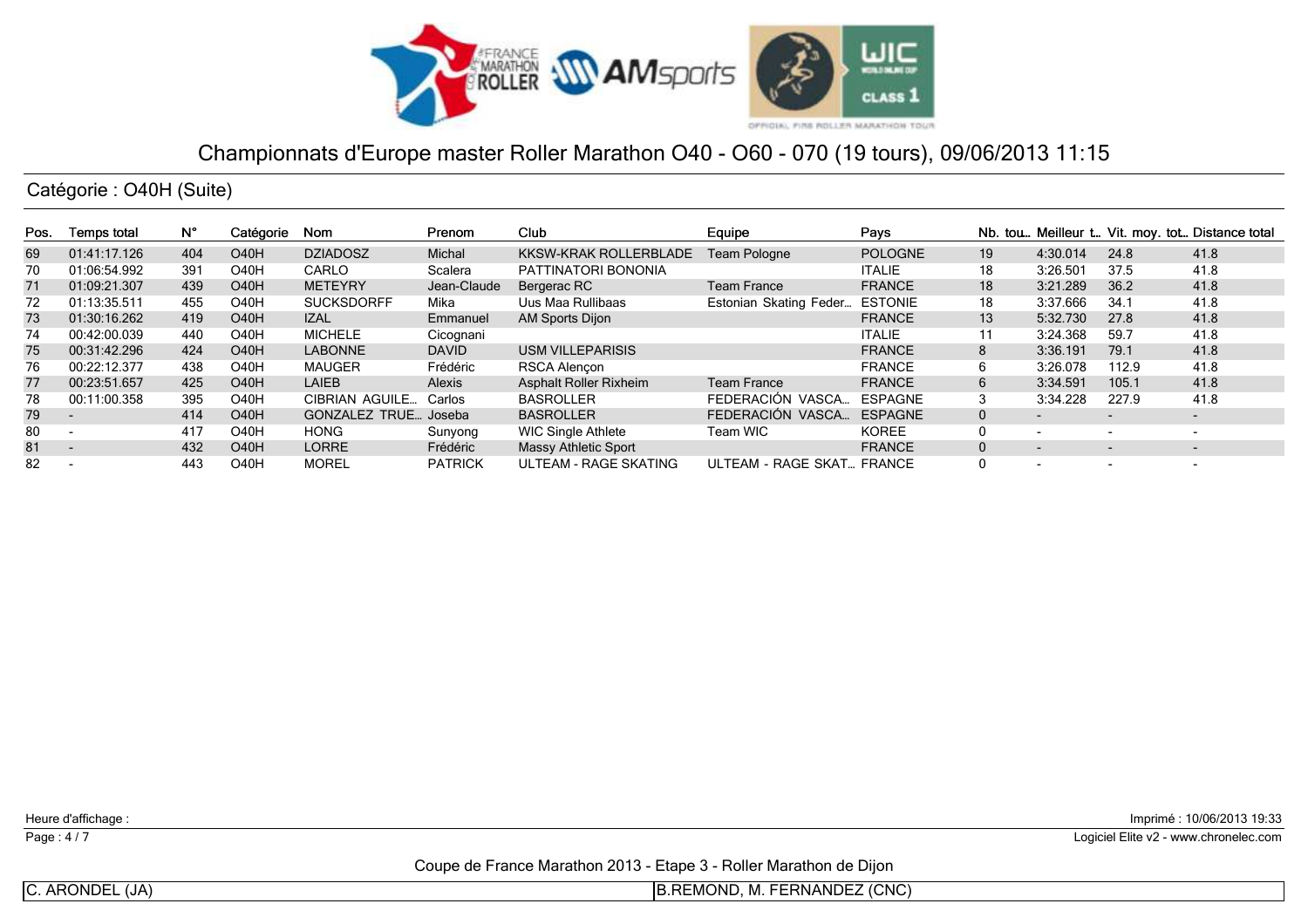

Catégorie : O60F

| Pos. | Temps total  |     | Catégorie | Nom             | Prenom     | Club                           | Eauipe              | Pavs             |          |      | Nb. tou Meilleur t Vit. moy. tot Distance total |
|------|--------------|-----|-----------|-----------------|------------|--------------------------------|---------------------|------------------|----------|------|-------------------------------------------------|
|      | 01:43:08.949 | 551 | O60F      | <b>IGLOWSKA</b> | Halina     | KKSW-KRAK ROLLERBLADE          | Team Pologne        | <b>POLOGNE</b>   | 5:03.277 | 24.3 | 41.8                                            |
|      | 01:49:34.046 | 552 | O60F      | WOHLGEMUTH      | Monika     | ASV Duisburg                   | <b>Team Germany</b> | <b>ALLEMAGNE</b> | 5:03.476 | 22.9 | 41.8                                            |
|      | 01:52:41.587 | 550 | O60F      | <b>BUQUANT</b>  | Christiane | Club Sportif Bretigny Roller S |                     | <b>FRANCE</b>    | 5:16.514 | 22.3 | 41.8                                            |

Heure d'affichage :

Page : 5/7

Imprimé : 10/06/2013 19:33

Logiciel Elite v2 - www.chronelec.com

Coupe de France Marathon 2013 - Etape 3 - Roller Marathon de Dijon

C. ARONDEL (JA)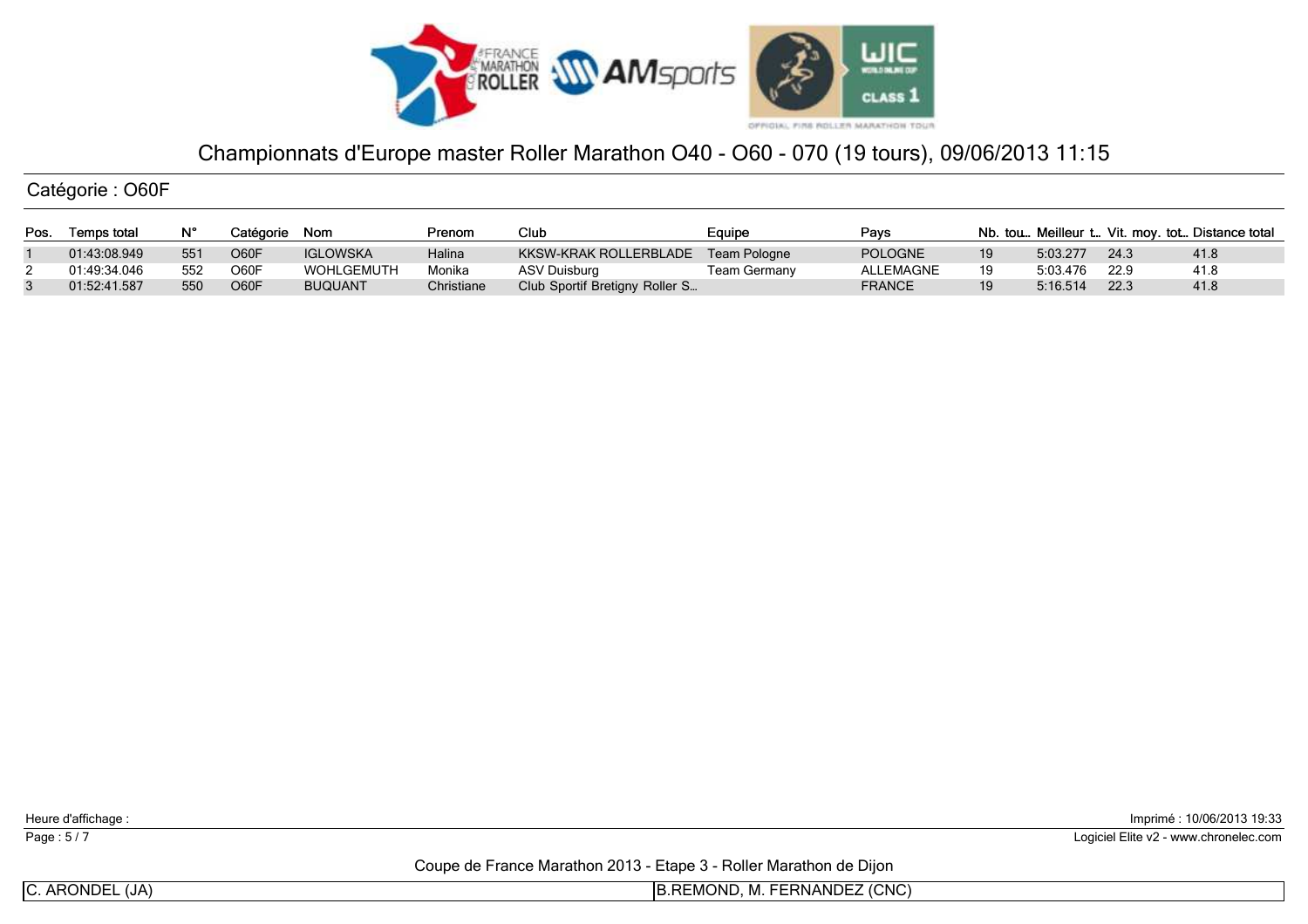

## Catégorie : O60H

| Pos.           | Temps total              | Ν°  | Catégorie   | Nom                   | Prenom        | Club                           | Equipe                | Pays             |              |                          |                          | Nb. tou Meilleur t Vit. moy. tot Distance total |
|----------------|--------------------------|-----|-------------|-----------------------|---------------|--------------------------------|-----------------------|------------------|--------------|--------------------------|--------------------------|-------------------------------------------------|
| $(C)$ 1        | 01:18:25.133             | 180 | <b>O60H</b> | <b>MISSAAR</b>        | <b>Kees</b>   | Jan Groot Keukens              | <b>KNSB</b>           | <b>PAYS BAS</b>  | 19           | 3:48.298                 | 32.0                     | 41.8                                            |
| 2              | 01:18:25.087             | 163 | O60H        | <b>BEDDIAF</b>        | Elhadi        | <b>USM Villeparisis</b>        | Team France           | <b>FRANCE</b>    | 19           | 3:48.721                 | 32.0                     | 41.8                                            |
| 3              | 01:18:25.509             | 175 | <b>O60H</b> | <b>HOUSSAIS</b>       | Jacques       | <b>ASTA Nantes</b>             | <b>Team France</b>    | <b>FRANCE</b>    | 19           | 3:48.733                 | 32.0                     | 41.8                                            |
| $\overline{4}$ | 01:18:26.972             | 184 | O60H        | SÄUBERT               | Albert        |                                | <b>Team Germany</b>   | <b>ALLEMAGNE</b> | 19           | 3:48.706                 | 32.0                     | 41.8                                            |
| 5              | 01:18:27.109             | 164 | <b>O60H</b> | <b>BOUW</b>           | Bert          |                                | knsb                  | <b>PAYS BAS</b>  | 19           | 3:47.602                 | 32.0                     | 41.8                                            |
| 6              | 01:18:27.433             | 196 | O60H        | LAUBHAN               | Roman         | Skate club beckhofen           |                       | ALLEMAGNE        | 19           | 3:48.774                 | 32.0                     | 41.8                                            |
| $\overline{7}$ | 01:18:27.444             | 185 | O60H        | <b>SCHMITZ</b>        | Hans          |                                | <b>Team Germany</b>   | <b>ALLEMAGNE</b> | 19           | 3:49.007                 | 32.0                     | 41.8                                            |
| 8              | 01:18:27.457             | 186 | O60H        | <b>STEFANO</b>        | Lota'         | PATTIANATORI FRASSATI          |                       | <b>ITALIE</b>    | 19           | 3:48.696                 | 32.0                     | 41.8                                            |
| $\mathsf g$    | 01:18:27.630             | 168 | <b>O60H</b> | <b>CUESTA OQUINA</b>  | Manuel        | <b>BASROLLER</b>               | FEDERACIÓN VASCA      | <b>ESPAGNE</b>   | 19           | 3:48.646                 | 32.0                     | 41.8                                            |
| 10             | 01:21:57.678             | 166 | O60H        | <b>CHAPUIS</b>        | Philippe      | <b>ROC Steoruellan</b>         | <b>Team France</b>    | <b>FRANCE</b>    | 19           | 3:57.939                 | 30.6                     | 41.8                                            |
| 11             | 01:25:59.547             | 187 | <b>O60H</b> | <b>WROBEL</b>         | Antoni        |                                | Team Pologne          | <b>POLOGNE</b>   | 19           | 3:59.639                 | 29.2                     | 41.8                                            |
| 12             | 01:25:59.563             | 181 | O60H        | <b>OLEKSIEWICZ</b>    | Jerzy         |                                | <b>Team Pologne</b>   | <b>POLOGNE</b>   | 19           | 3:59.589                 | 29.2                     | 41.8                                            |
| 13             | 01:26:14.426             | 174 | O60H        | <b>HOELTZEL</b>       | Raymond       | <b>ASRH</b>                    |                       | <b>FRANCE</b>    | 19           | 3:58.733                 | 29.1                     | 41.8                                            |
| 14             | 01:26:23.385             | 161 | O60H        | AUBERT                | <b>MICHEL</b> | <b>GROL- GROUPE ROLLER V</b>   |                       | <b>FRANCE</b>    | 19           | 3:59.231                 | 29.0                     | 41.8                                            |
| 15             | 01:26:26.486             | 183 | <b>O60H</b> | <b>RUDOLPH</b>        | Rainer        | Skate-Team Celle               |                       | <b>ALLEMAGNE</b> | 19           | 3:59.179                 | 29.0                     | 41.8                                            |
| 16             | 01:28:24.612             | 169 | O60H        | DE KORT               | Ad            | <b>IJsclub Tilburg</b>         | <b>KNSB Nederland</b> | <b>PAYS BAS</b>  | 19           | 4:07.582                 | 28.4                     | 41.8                                            |
| 17             | 01:31:10.021             | 178 | O60H        | <b>MATIAS HERNAN.</b> | Juan          | <b>BASROLLER</b>               | FEDERACIÓN VASCA      | <b>ESPAGNE</b>   | 19           | 4:08.116                 | 27.5                     | 41.8                                            |
| 18             | 01:41:04.261             | 165 | O60H        | <b>CHAMPION</b>       | Christian     | Club Sportif Bretigny Roller S |                       | <b>FRANCE</b>    | 19           | 4:54.952                 | 24.8                     | 41.8                                            |
| 19             | 01:42:24.693             | 179 | <b>O60H</b> | <b>MENTEUR</b>        | Jacques       | <b>ROLLER PROVENCE MEDIT</b>   |                       | <b>FRANCE</b>    | 19           | 5:08.013                 | 24.5                     | 41.8                                            |
| 20             | 01:46:17.646             | 170 | O60H        | <b>FRITZ</b>          | Josef         | ÖRSV                           | Team Autriche         | <b>AUTRICHE</b>  | 19           | 4:54.229                 | 23.6                     | 41.8                                            |
| 21             | 01:18:10.843             | 176 | O60H        | <b>KÄSER</b>          | Roland        |                                | <b>SRV</b>            | <b>SUISSE</b>    | 18           | 3:57.047                 | 32.1                     | 41.8                                            |
| 22             | 01:18:12.457             | 173 | O60H        | <b>HEINEMANN</b>      | Bernhard      | <b>SCC Skating Berlin</b>      | <b>Team Germany</b>   | <b>ALLEMAGNE</b> | 18           | 3:56.450                 | 32.1                     | 41.8                                            |
| 23             | 00:32:45.322             | 162 | <b>O60H</b> | <b>BAUER</b>          | Albrecht      |                                | <b>Team Germany</b>   | <b>ALLEMAGNE</b> | 8            | 3:56.595                 | 76.6                     | 41.8                                            |
| 24             | $\overline{\phantom{a}}$ | 167 | O60H        | <b>COURTOIS</b>       | Christian     | <b>PUC Roller</b>              |                       | <b>FRANCE</b>    | $\Omega$     |                          |                          | $\sim$                                          |
| 25             | $\sim$                   | 171 | <b>O60H</b> | <b>GUICHARD</b>       | Serge         | <b>AM Sports Dijon</b>         |                       | <b>FRANCE</b>    | $\mathbf{0}$ | $\sim$                   | $\overline{\phantom{a}}$ | $\sim$                                          |
| 26             | $\overline{\phantom{0}}$ | 177 | O60H        | LEPPÄNEN              | Johannes      | <b>Team Finland</b>            |                       | <b>FINLANDE</b>  | $\mathbf{0}$ |                          | $\blacksquare$           | $\overline{\phantom{a}}$                        |
| 27             | $\overline{\phantom{a}}$ | 182 | <b>O60H</b> | <b>PAWELEC</b>        | Zbigniew      |                                | <b>Team Pologne</b>   | <b>POLOGNE</b>   | $\Omega$     | $\overline{\phantom{a}}$ | $\overline{\phantom{0}}$ | $\overline{\phantom{a}}$                        |

Heure d'affichage :

Page : 6/7

Imprimé : 10/06/2013 19:33

Logiciel Elite v2 - www.chronelec.com

Coupe de France Marathon 2013 - Etape 3 - Roller Marathon de Dijon

C. ARONDEL (JA)